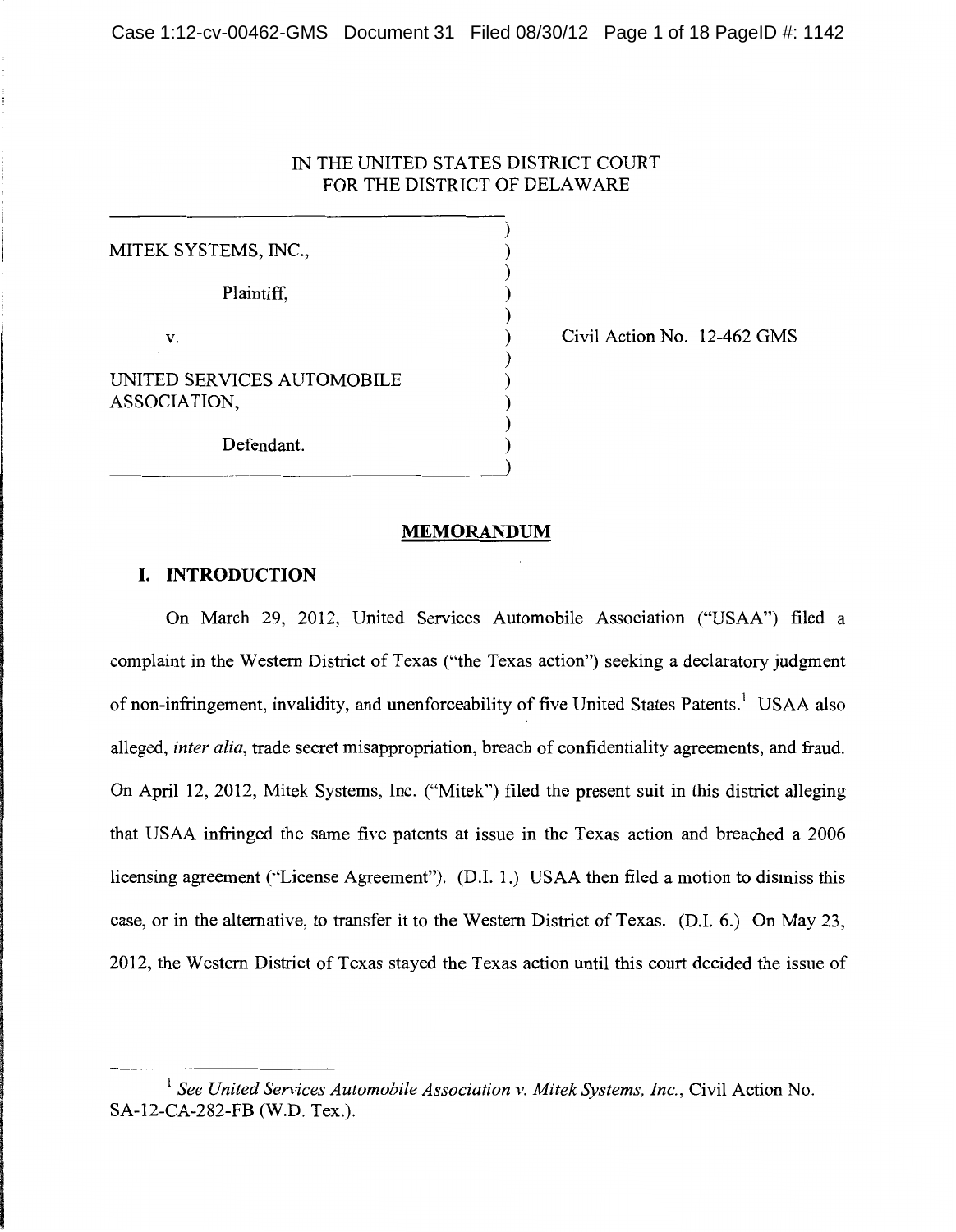substantial overlap.<sup>2</sup>

Presently before the court is USAA's motion to dismiss Mitek's complaint or, in the alternative, transfer the infringement claims. For the reasons that follow, the court will grant USAA's motion and transfer the entire action, including the breach of contract claim, to the Western District of Texas.

# **II. BACKGROUND**

Mitek is a Delaware corporation with its principal place of business in California. (D.I. 1 at  $\P$  41.) USAA is a reciprocal inter-insurance exchange and unincorporated association with its principal place of business in Texas. (D.I. 7 at 1.)

Under the terms of the June 2006 License Agreement, Mitek licensed certain technology to USAA. (D.I. 1 at  $\P_8$ .) The technology included in the License Agreement relates to the remote depositing of checks and encompasses the patents at issue here and in the Texas action. (D.I. 9 at 7-8.) The License Agreement contained a forum selection clause, stating: "[A]ny suit or action filed to enforce or contest any provision of this Agreement, or the obligations imposed, shall be brought and prosecuted in a court of competent jurisdiction sitting in the State of Delaware." *(Id.* at 2-3.) It also contained a Delaware choice of law clause. *(Id.* at 3).

### **Ill. DISCUSSION**

The court will first discuss the general applicability of the "first-filed" rule to this action

 $2$  Under Fifth Circuit law, if the second-filed court finds a "likelihood of substantial overlap," the second-filed court should transfer its case to the first-filed court. *Cadle Co. v. Whataburger, Inc.,* 174 F.3d 599, 605-06 (5th Cir. 1999). While courts in the Third Circuit do not employ this language as consistently, the "substantial overlap" inquiry may be viewed as the initial step in determining whether the first-filed doctrine applies—asking whether the two actions do, in fact, arise from common subject matter. *See e.g., Pittsburgh Logistics Sys. v. C.R. Eng., Inc.,* 669 F. Supp. 2d 613, 623 (W.D. Pa. 2009). The court will perform this analysis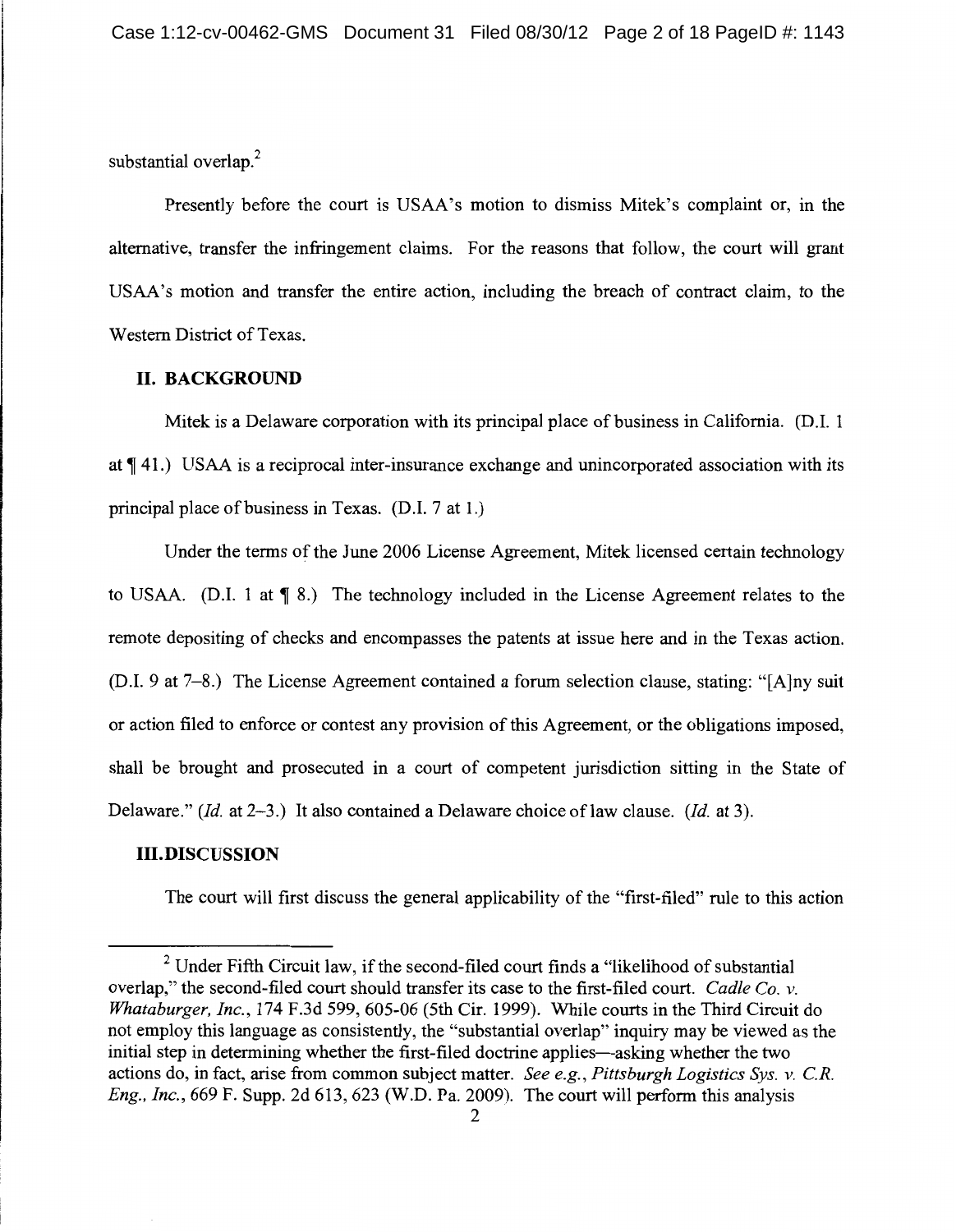as well as the potential exceptions to the first-filed rule presented by the License Agreement's forum selection clause and the arguably "anticipatory" nature of the Texas action. The court next will consider the propriety of transfer pursuant to 28 U.S.C. § 1404(a).

A. The "First-Filed" Rule

As described above, the patent infringement action before this court addresses the same patents at issue in an earlier declaratory judgment action filed in the Western District of Texas. Under Federal Circuit law, "the forum of the first-filed case is favored, unless considerations of judicial and litigant economy, and the just and effective disposition of disputes, require otherwise."<sup>3</sup>*Genentech, Inc. v. Eli Lilly* & *Co.,* 998 F.2d 931, 937 (Fed. Cir. 1993); *see also Corixa Corp. v. !DEC Pharms. Corp.,* No. 01-615-GMS, 2002 U.S. Dist. LEXIS 2980, at \*3--4 (D. Del. Feb. 25, 2002). The first-filed doctrine serves comity as well as judicial and litigant economy by combining all disputes arising from common subject matter in a single lawsuit, . rather than allowing parallel cases to proceed separately. *Corixa Corp.,* 2002 U.S. Dist. LEXIS 2980, at \*4.

It is not necessary that the two cases involve the exact same claims or that they are socalled "mirror-image" cases. *See id.; Sonion Nederland BV v. Asius Tech. LLC,* No. 11-67-RBK, 2011 U.S. Dist. LEXIS 133221, at \*11-12 (D. Del. Nov. 18, 2011). Indeed, the doctrine has been found to apply where the first-filed case sought a declaratory judgment of non-infringement

below, albeit employing somewhat different language.

 $3$  The application of the first-filed rule to such a situation is controlled by the law of the Federal Circuit. *Serco Servs. Co. v. Kelley Co.,* 51 F.3d 1037, 1038 (Fed. Cir. 1995) ("The proper relationship between an action under this act for a declaration of patent rights and a laterfiled infringement suit triggers this court's special responsibility to foster national uniformity in patent practice; we do not defer to the procedural rules of other circuits."); *Genentech, Inc. v. Eli Lilly* & *Co.,* 998 F.2d 931, 937 (Fed. Cir. 1993).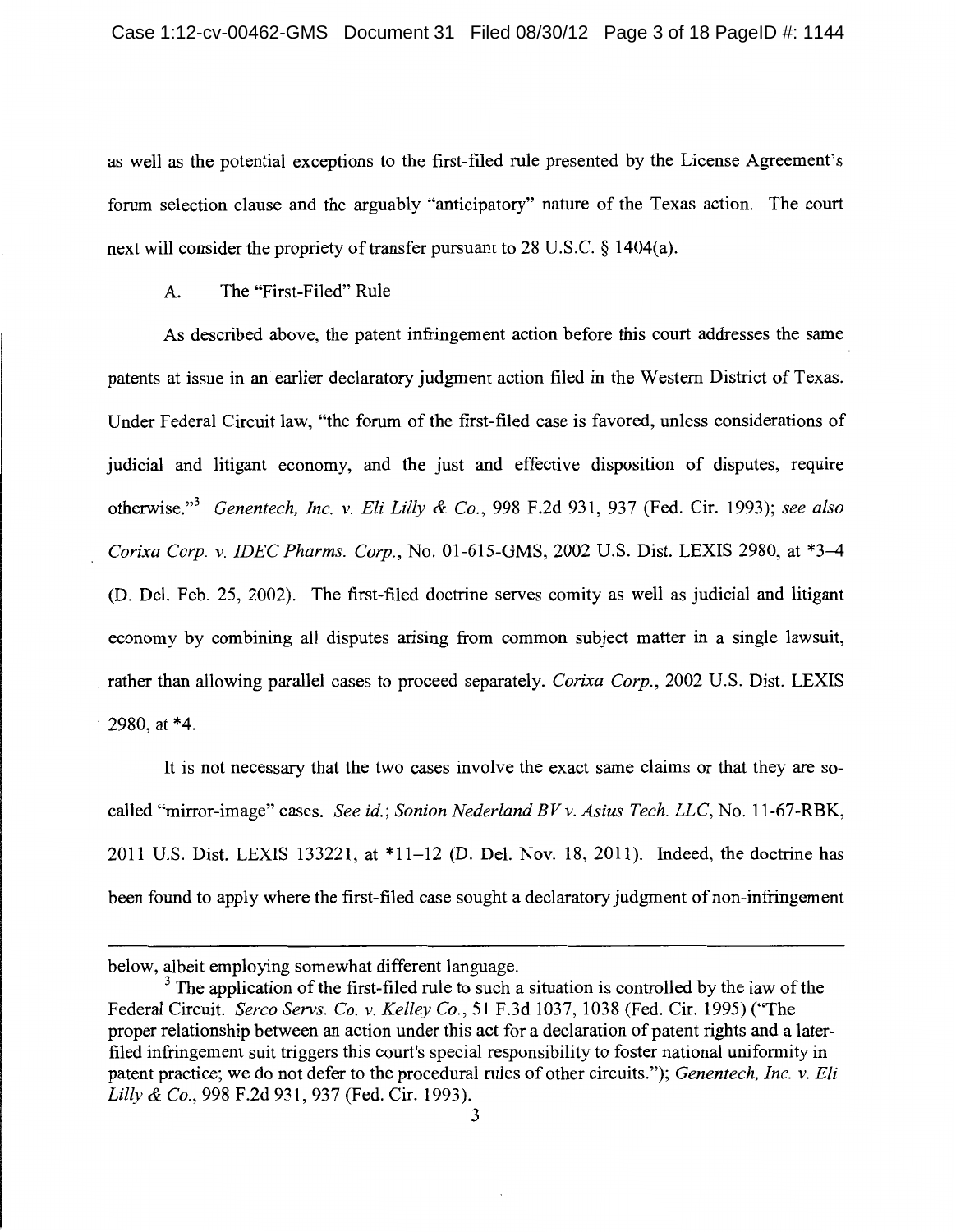and the later-filed case was framed as a breach of contract action arising from alleged violations of an agreement relating to the same technology at issue in the earlier infringement case. *Sonion Nederland* BV, 2011 U.S. Dist. LEXIS 133221, at \*11-12. Here, as in *Sonion Nederland BV,* "it is clear that the focus of each case is the intellectual property rights related to [the agreement between the parties]" despite the fact that separate state law claims have also been joined in each action.<sup>4</sup> Id. at \*12. Moreover, unlike many of the scenarios where courts have declined to apply the first-filed doctrine, this matter and the Texas action share the same parties. *See id.* at \*11. Thus, as an initial matter, it would seem the first-filed doctrine should apply here absent an exception to that rule or circumstances indicating that judicial economy or the interests of justice dictate otherwise. *Fuisz Pharma v. Theranos, Inc.,* No. 11-1061-SLR-CJB, 2012 U.S. Dist. LEXIS 69835, at \*20-22 (D. Del. May 18, 2012), *recommendation accepted,* 2012 U.S. Dist. LEXIS 79156 (D. Del. June 7, 2012).

USAA argues that no such exceptions apply and that the present case should be transferred to the Western District of Texas, as the Texas action was commenced fourteen days before this case. Mitek contends that the first-filed rule is inapplicable due to the License Agreement's forum selection clause and the possibly "anticipatory" nature of the Texas action. The court will address each of Mitek's arguments in turn.

## 1. Forum Selection Clause

As an initial matter, Mitek argues that the License Agreement's forum selection clause applies to "all of the parties' disputes," including the various infringement and non-infringement

<sup>&</sup>lt;sup>4</sup> While the record is not entirely clear on this point, both parties appear to agree that the patents at issue in the infringement disputes relate to the same technology covered by the License Agreement and thus at issue in Mitek's breach of contract claim. (D.I. 9 at 7-8.)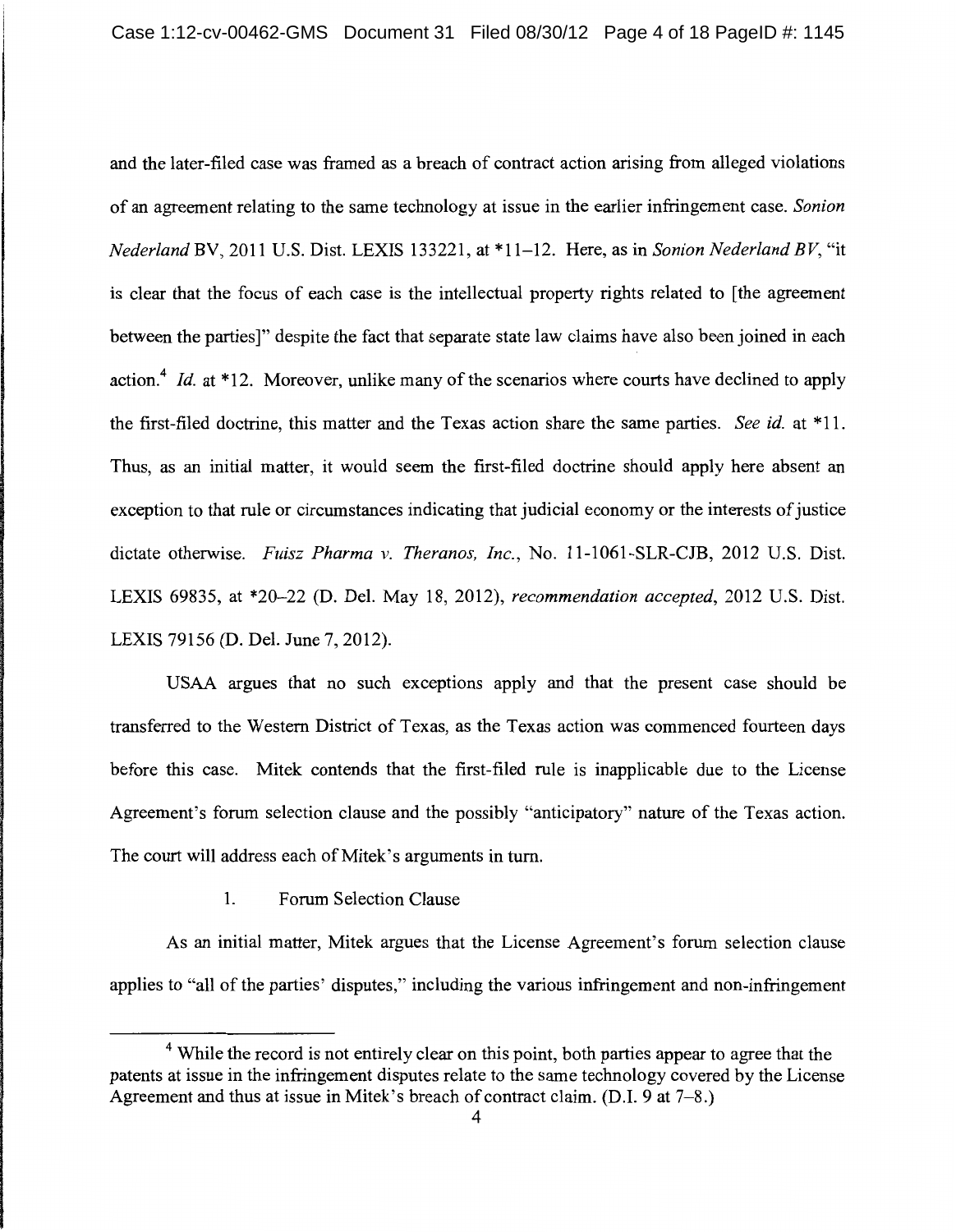claims. (D.I. 9 at 7.) USAA contests this point, insisting that most of the parties' claims and defenses arise under certain Confidentiality Agreements entered into both before and after the License Agreement. (D.I. 13 at 7.) These Confidentiality Agreements apparently mandate venue in Texas. *(See id.)* The parties' devote a significant amount of their briefing to this issue, but for the moment the court will assume that the 2006 License Agreement, with its Delaware forum selection clause, was not superseded by the later Confidentiality Agreement and *does*  control here.

Mitek argues that the presence of the clause defeats the ordinary application of the firstfiled rule and that "[c]ourts do not apply the 'first to file' concept where the first-filed action is filed in a forum other than the parties' chosen forum." (D.I. 9 at 18.) Mitek has failed, however, to provide any controlling authority for this proposition. Indeed, this court has previously observed that forum selection clauses are not enforced when they violate a strong public policy of the forum and that such public policy concerns are actually implicated in the first-filed context. *See Freedom Mortg. Corp. v. Irwin Fin. Corp.,* No. 08-146-GMS, 2009 U.S. Dist. LEXIS 24208, at \*17-18 (D. Del. Mar. 23, 2009). Specifically, "enforcement of the Delaware forum selection clause would violate Delaware's public policies promoting judicial efficiency and comity served by the first-filed rule." *Id.* at \*18. If both the present case and the Texas action go forward, the potential for "conflicting results, confusion, expense, and waste of judicial resources" would undermine judicial efficiency. *Id.* Given these public policy concerns, the court will not enforce the Delaware forum selection clause of the License Agreement, and it will not preclude the application of the first-filed doctrine.

2. Anticipatory Nature of Texas Action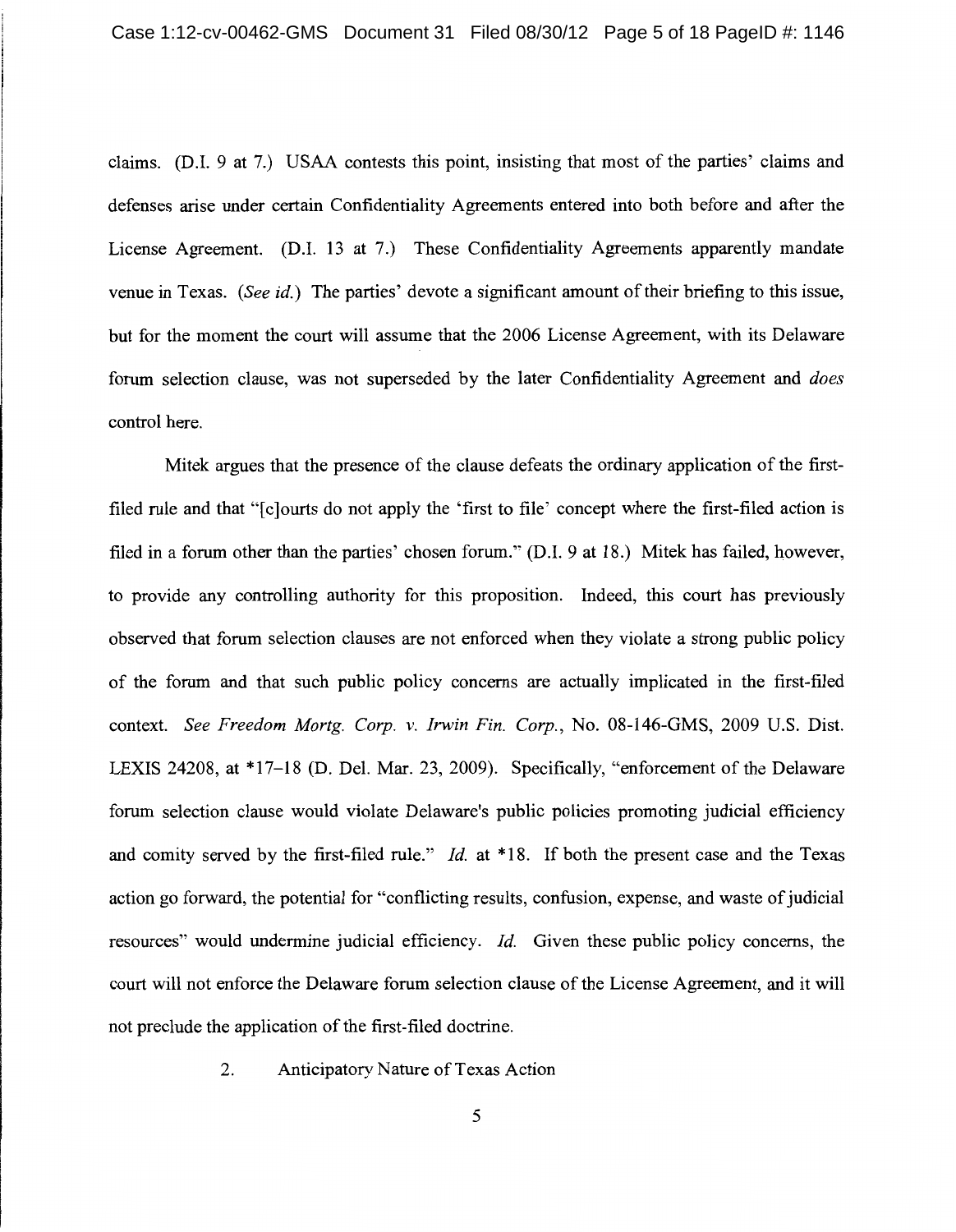Mitek next claims another exception to the first-filed rule, arguing that the Texas action was wrongfully filed by USAA in anticipation of Mitek's suit. (D.I. 9 at 16.) USAA responds that declaratory judgment actions are always, by their nature, "anticipatory" and that this narrow exception to the first-filed rule only applies where the earlier action was spurred by "specific, concrete indications that a suit by the defendant was imminent."  $(D.I. 13 at 4-5.)$  USAA contends that Mitek's pre-lawsuit communications, indicating that USAA was operating beyond the scope of the Licensing Agreement and accusing USAA of infringement, simply did not rise to the level of specific, concrete indications of an imminent suit. *(Id.)* 

While Mitek is correct that a court may consider the bad faith or anticipatory nature of a declaratory judgment action as a factor in determining whether an exception to the first-filed rule is applicable, the court will not find such an exception here for at least two reasons. First, it is not clear that the Texas action was, in fact, anticipatory. As suggested by USAA, "[a] suit is 'anticipatory' for the purposes of being an exception to the first-to-file rule if the plaintiff in the first-filed action filed suit on receipt of specific, concrete indications that a suit by the defendant was imminent." *Pittsburgh Logistics Sys. v. C.R. Eng., Inc.,* 669 F. Supp. 2d 613, 623 (W.D. Pa. 2009) (quoting *Intersearch Worldwide v. Intersearch Grp.,* 544 F. Supp. 2d 949, 960 (N.D. Cal. 2008) ). While Mitek notes that it directly accused USAA of infringing the patents, (D.I. 1 at  $\P$ 21. ), accusations alone are not the same as actual threats of litigation. Indeed, Mitek acknowledges that its accusations were followed not by threats that it would file this suit but rather by demands that USAA make additional payment in order to obtain new licenses. *(Id.)* 

Moreover, even if the court were to find that the filing of the Texas action was anticipatory, that determination alone would not preclude application of the first-filed rule. The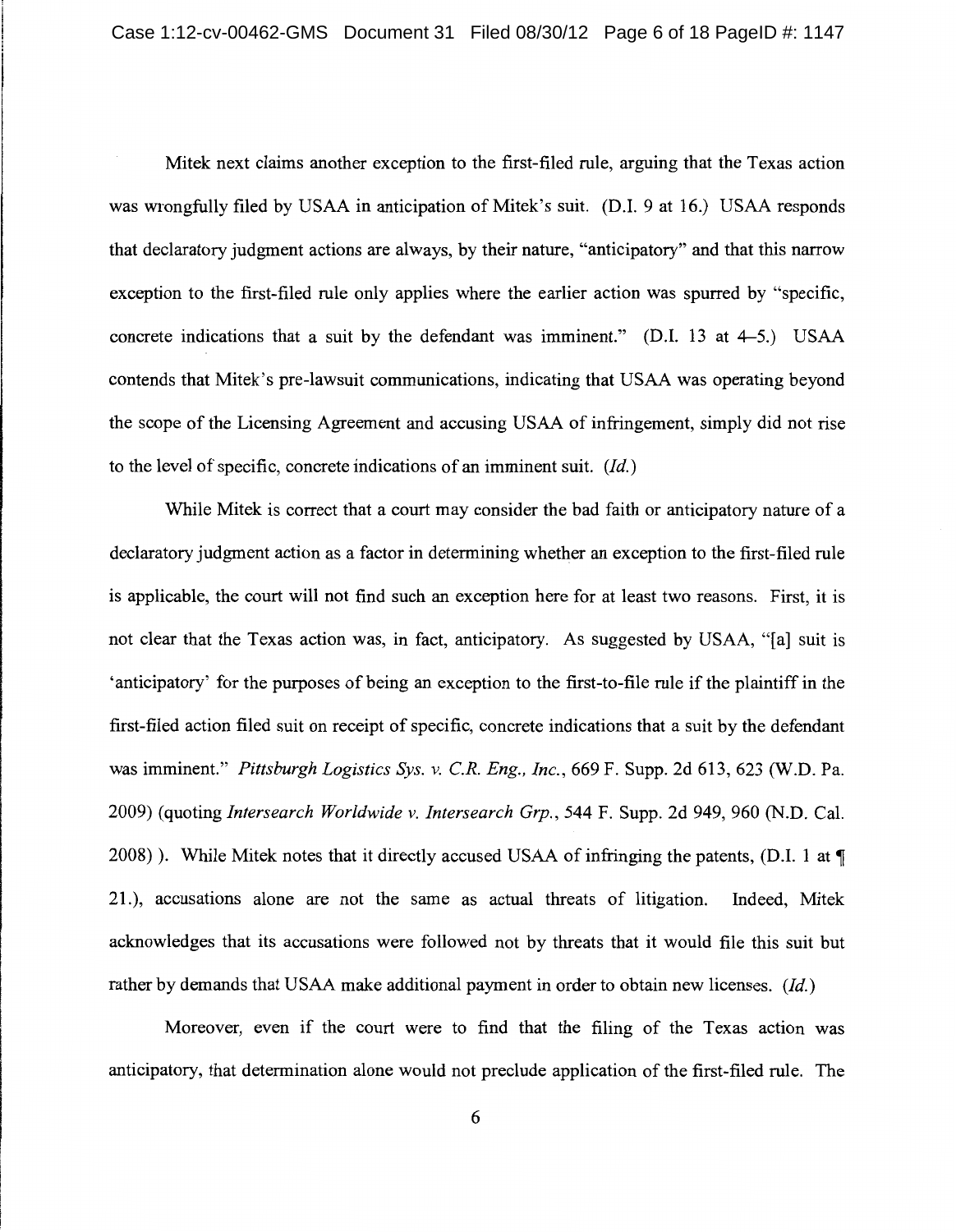anticipatory nature of an earlier declaratory judgment action will not destroy its priority unless additional "convenience factors" counseling a departure from the first-filed rule are also present. *See Elecs. For Imaging v. Coyle,* 394 F.3d 1341, 1347-48 (Fed. Cir. 2005) ("[W]e have endorsed [the intent to preempt an infringement suit] as merely one factor in the analysis. Other factors include "the convenience and availability of witnesses, or absence of jurisdiction over all necessary or desirable parties, or the possibility of consolidation with related litigation, or considerations relating to the real party in interest."); *Serco Servs. Co.,* 51 F.3d at 1040; *Matsushita Battery Indus. v. Energy Conversion Devices,* No. 96-101-SLR, 1996 U.S. Dist. LEXIS 8153, at \*10-11 (D. Del. Apr. 23, 1996) (declining to dismiss or transfer first-filed declaratory judgment action commenced after "plaintiffs received a letter from defendants explicitly threatening imminent legal action" in the absence of other factors). As described below, these convenience factors are either not present in this case or actually weigh in favor of granting USAA's motion to transfer.<sup>5</sup>

Given the information before it, the court concludes that allowing both cases to go forward would run counter to the rationale that underlies the first-filed doctrine. No "considerations of judicial and litigant economy, and the just and effective disposition of disputes" are presented here to justify a departure from the ordinary rule favoring the forum of

<sup>&</sup>lt;sup>5</sup> In a case concerning whether *jurisdiction* existed over a first-filed declaratory judgment action, the Federal Circuit observed that the district court court must consider these "convenience factors" and noted that the analysis of those factors is "basically the same as a transfer action under§ 1404(a)." *Micron Tech., Inc. v. Mosaid Techs., Inc.,* 518 F.3d 897, 905 (Fed. Cir. 2008). Thus, "Iclonsideration of these factors mirrors the analysis performed by district courts in determining whether to transfer venue." *lvoclar Vivadent AG v. 3M Co.,* No. 11-1183-GMS-SRF, 2012 U.S. Dist. LEXIS 86934, at \*9 (D. Del. June 22, 2012). Rather than consider the convenience factors here, the court will do so below in its discussion of transfer pursuant to 28 U.S.C. § 1404(a).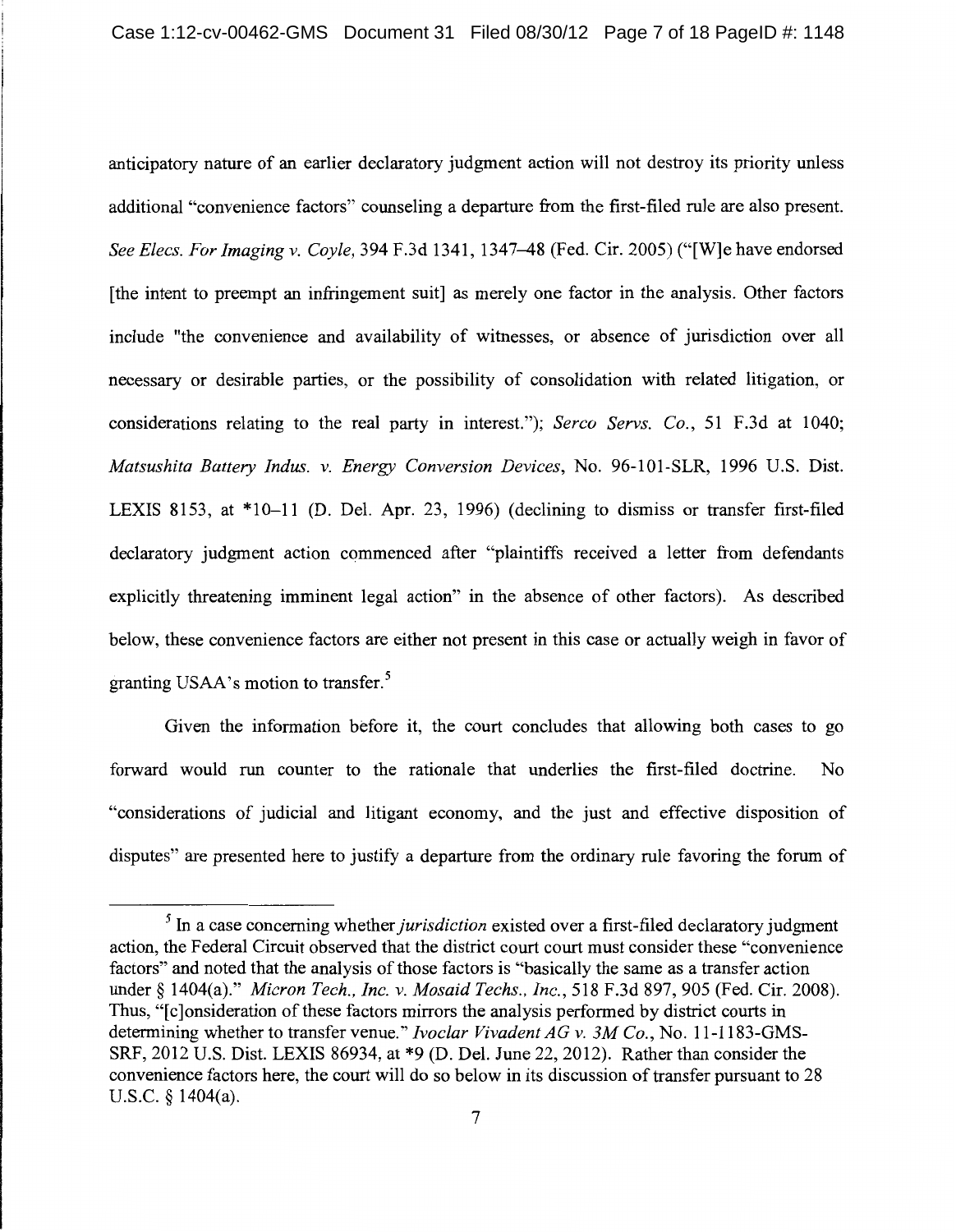the first-filed action. *Genentech, Inc.,* 998 F.2d at 937. Deference should be paid to the earlier filing in the Western District of Texas.

## B. Transfer Pursuant to 28 U.S.C. § 1404(a)

This court has previously held that transfer pursuant to 28 U.S.C. § 1404(a) may be proper where the first-filed doctrine applies. *See Freedom Mortg. Corp.,* 2009 U.S. Dist. LEXIS 24208, at \*14; *Bank of America, N.A. v. S.I.P. Assets,* No. 07-159-GMS, 2007 U.S. Dist. LEXIS 67107 (D. Del. Sept. 11, 2007). Section 1404(a) provides that "for the convenience of parties and witnesses, in the interest of justice," the court may transfer this action to "any other district or division where it might have been brought." 28 U.S.C. § 1404(a). This provision "was intended to vest district courts with broad discretion to determine, on an individualized, case-bycase basis, whether convenience and fairness considerations weigh in favor of transfer." *Jumara v. State Farm Ins. Co.*, 55 F.3d 873, 883 (3d Cir. 1995).<sup>6</sup> The defendant, USAA, bears the burden of demonstrating that transfer is appropriate. *See id.* at 879-80; *Ivoclar Vivadent AG v. 3M Co.,* No. 11-1183-GMS-SRF, 2012 U.S. Dist. LEXIS 86934, at \*22 (D. Del. June 22, 2012).

Section 1404(a) sets forth a two-step transfer inquiry. The court must first ask "whether this action could have been brought in the proposed transferee venue" and then determine "whether on balance the litigation would more conveniently proceed and the interests of justice be better served by transfer to a different forum." *Fuisz Pharma,* 2012 U.S. Dist. LEXIS 69835, at \*28-29, 31 (quoting *Jumara,* 55 F.3d at 879). The party seeking transfer bears the burden at each step.  $Id$ . at \*29-30.

<sup>&</sup>lt;sup>6</sup> The law of the Third Circuit governs this court's decision on a motion to transfer pursuant to 28 U.S.C. § 1404(a). *In re Link\_A\_Media Devices Corp.,* 662 F.3d 1221, 1222-23 (Fed. Cir. 2011) ("In reviewing a district court's ruling on a motion to transfer pursuant to  $\S$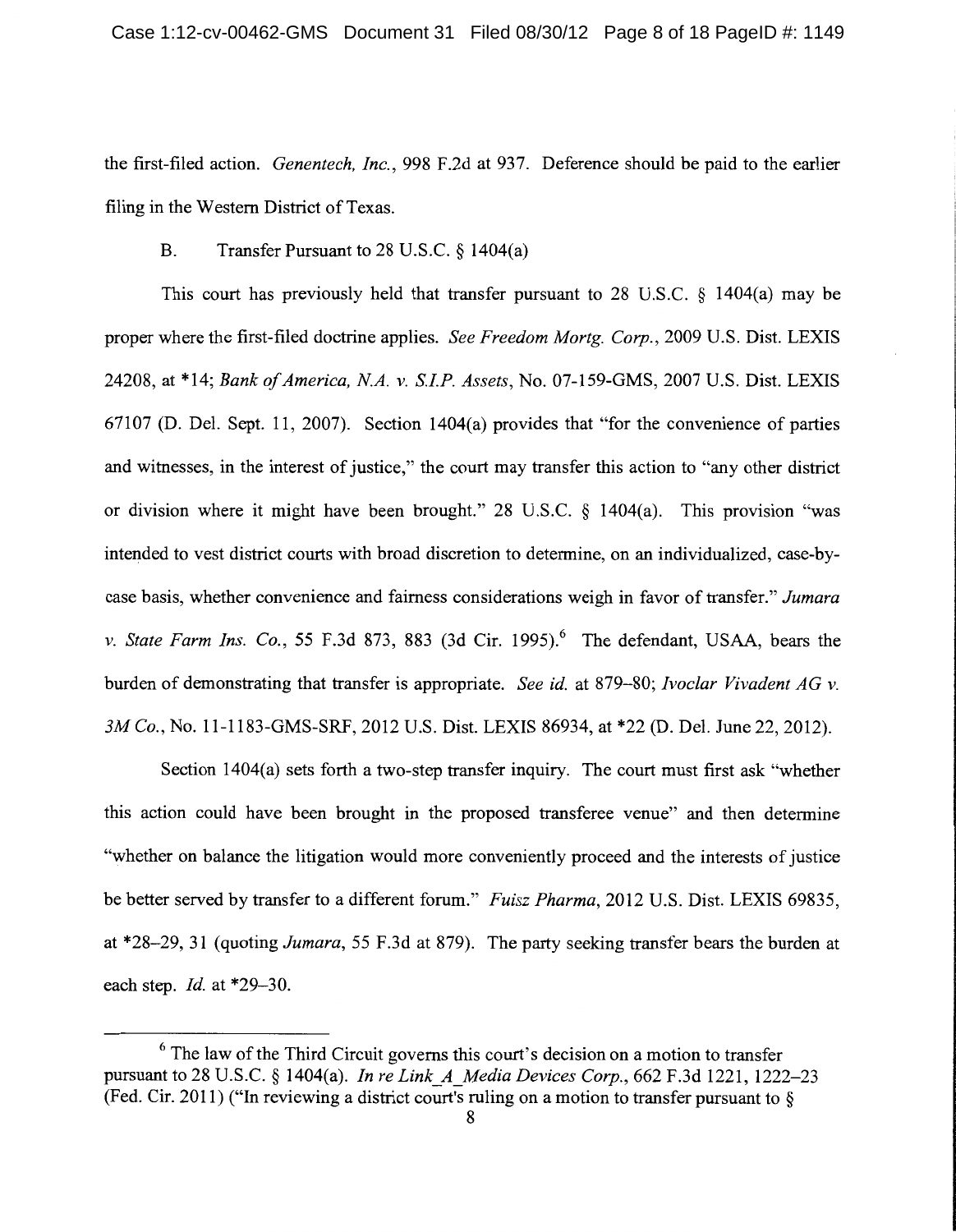### 1. Propriety of the transferee venue

Section 1404(a) provides that an action may be transferred to "any other district or division where it might have been brought." 28 U.S.C. § 1404(a). Accordingly, the court may only order transfer to the Western District of Texas if that district court would have had proper personal jurisdiction, subject matter jurisdiction, and venue. 17 James Wm. Moore et al., *Moore's Federal Practice* § 111.12[b] (3d ed. 2012).

Had Mitek brought its claims in the Western District of Texas, that court would have personal jurisdiction over defendant USAA under Rule 4 of the Federal Rules of Civil Procedure, since USAA is headquartered in San Antonio. Fed. R. Civ. P. 4(k). Even without Rule 4, the personal jurisdiction requirement would be satisfied, as the Texas action and this case involve the same two parties and share the same nexus—the alleged infringement of Mitek's patents. As such, Mitek could have brought its infringement claims and breach of contract claim as counterclaims in the Texas action, Fed. R. Civ. P. 13, and "the courts reason that, at the time the retaliatory action was filed, that action 'might have been brought' in the transferee district ... because the plaintiff ... had the right to raise the subject matter of its action as a counterclaim in the pending action in the transferee district." 17 James Wm. Moore et al., *Moore's Federal Practice* § 111.12[bd] (3d ed. 2012). If Mitek had brought this action in Texas, subject matter jurisdiction would have existed, as it does here, under 28 U.S.C. §§ 1331, 1338(a), and 1367. Finally, venue is proper under 28 U.S.C. §§ 1391(b), 1391(c), and 1400.

## 2. *Jumara* factors

Having determined that this action "might have been brought" in the Western District of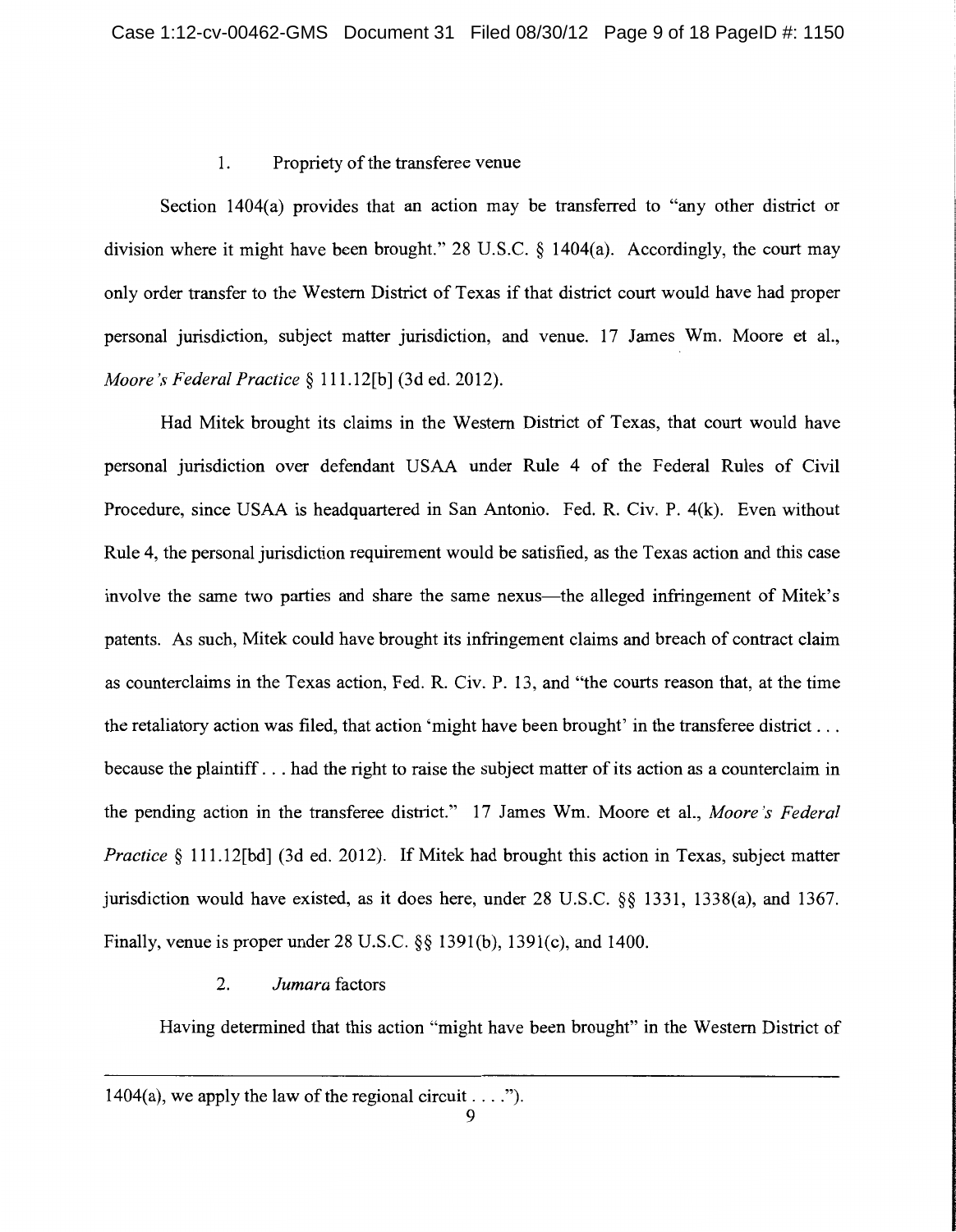Texas, the court now turns to the second step of the  $\S$  1404(a) inquiry—balancing considerations of convenience and fairness. In performing this analysis, the Third Circuit has instructed courts to look to the various private and public interests protected by § 1404 rather than to any "definitive formula." *Jumara,* 55 F.3d at 879. The private interests may include:

plaintiffs forum preference as manifested in the original choice; the defendant's preference; whether the claim arose elsewhere; the convenience of the parties as indicated by their relative physical and financial condition; the convenience of the witnesses—but only to the extent that the witnesses may actually be unavailable for trial in one of the fora; and the location of books and records (similarly limited to the extent that the files could not be produced in the alternative forum).

*!d.* The public interests may include:

the enforceability of the judgment; practical considerations that could make the trial easy, expeditious, or inexpensive; the relative administrative difficulty in the two fora resulting from court congestion; the local interest in deciding local controversies at home; the public policies of the fora; and the familiarity of the trial judge with the applicable state law in diversity cases.

*!d.* at 879-80. The court will consider each of these *Jumara* factors in tum.

a. Private interest factors

The first two private interest factors are the plaintiff and defendant's choices of forum. While the plaintiff's selected forum is certainly a significant element in the transfer analysis, the Federal Circuit, applying Third Circuit law, has cautioned that it is not "effectively dispositive." *In re Link A Media Devices Corp.,* 662 F.3d 1221, 1223 (Fed. Cir. 2011). Moreover, the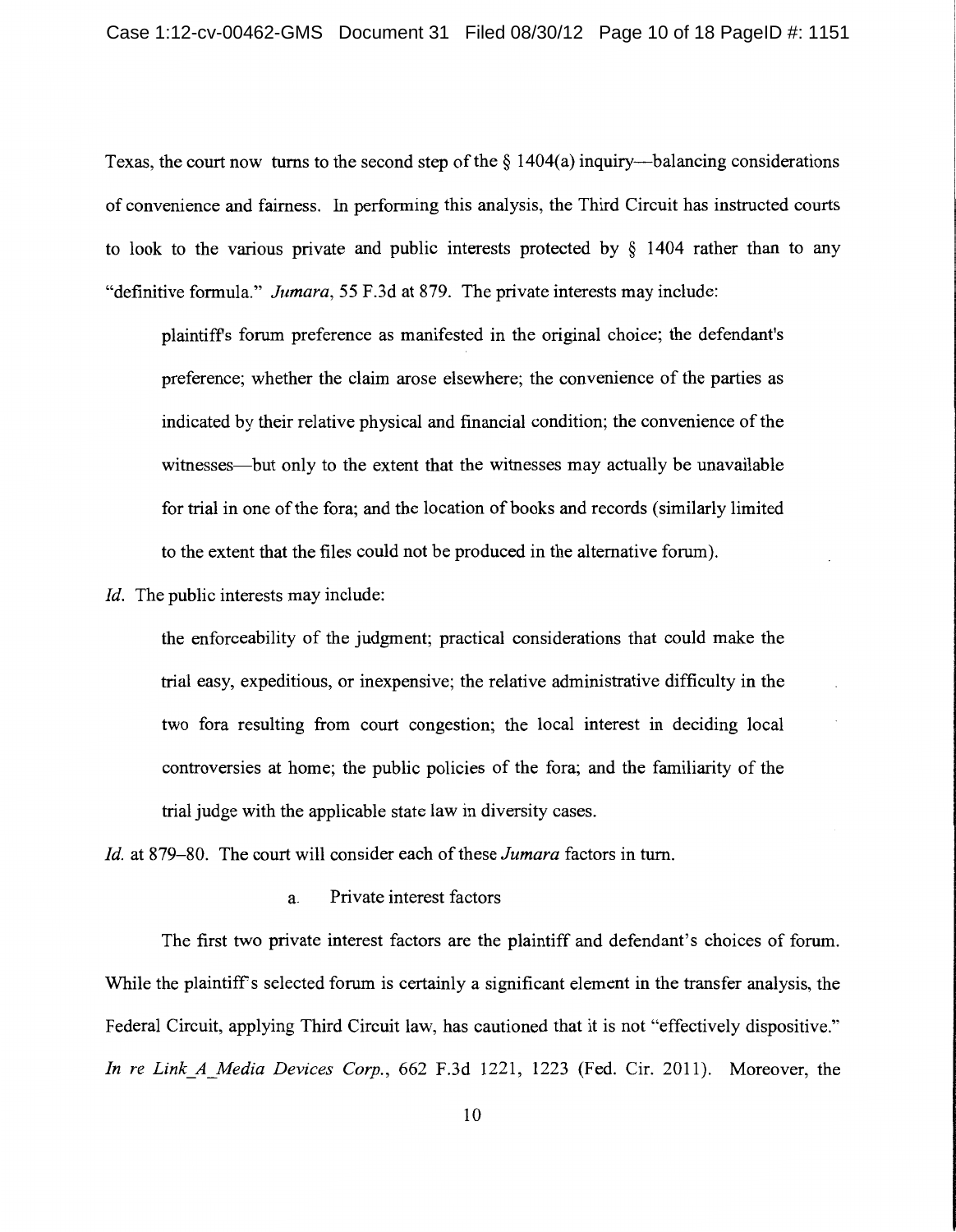Federal Circuit has instructed that "[w]hen a plaintiff brings its charges in a venue that is not its home forum . . . that choice of forum is entitled to less deference." *Id.* Though Mitek has chosen to litigate in Delaware, its state of incorporation, and this decision must be accorded some deference in the§ 1404(a) analysis, *see Micron Tech., Inc. v. Rambus, Inc.,* 645 F.3d 1311, 1332 (Fed. Cir. 2011) ("Given that both parties were incorporated in Delaware, they had both willingly submitted to suit there, which weighs in favor of keeping the litigation in Delaware."); *Intellectual Ventures I v. Altera Corp.,* 842 F. Supp. 2d 744, 759 (D. Del. 2012) ("The Court agrees with those cases that include a corporate entity's state of incorporation as part of its 'home turf."'), the fact that Delaware is not home to Mitek's principal place of business reduces somewhat the weight this factor is accorded.

On the other hand, USAA first filed a suit relating to the same subject matter as this action in Texas, where it maintains its principal place of business. This fact weighs in favor of transfer.

*Jumara* next instructs that the court consider whether the claims arose elsewhere. "[A]s a matter of law, a claim for patent infringement arises wherever someone has committed acts of infringement, to wit, 'makes, uses, offers to sell, or sells any patented invention' without authority." *Cel/ectis v. Precision Biosciences,* 2012 U.S. Dist. LEXIS 61868, at \*15 (quoting 35 U.S.C. § 271(a)). Though the parties do not address this point directly, USAA does note that the mobile depositing application at issue is used by members "all over the globe." (D.I. 7 at 2.) It is not unreasonable to presume that USAA sells this product to members located in Delaware as well as in Texas, and infringement therefore may have occurred in both districts. It has been recognized, however, that "[t]o some extent, the claims ar[i]se where the allegedly infringing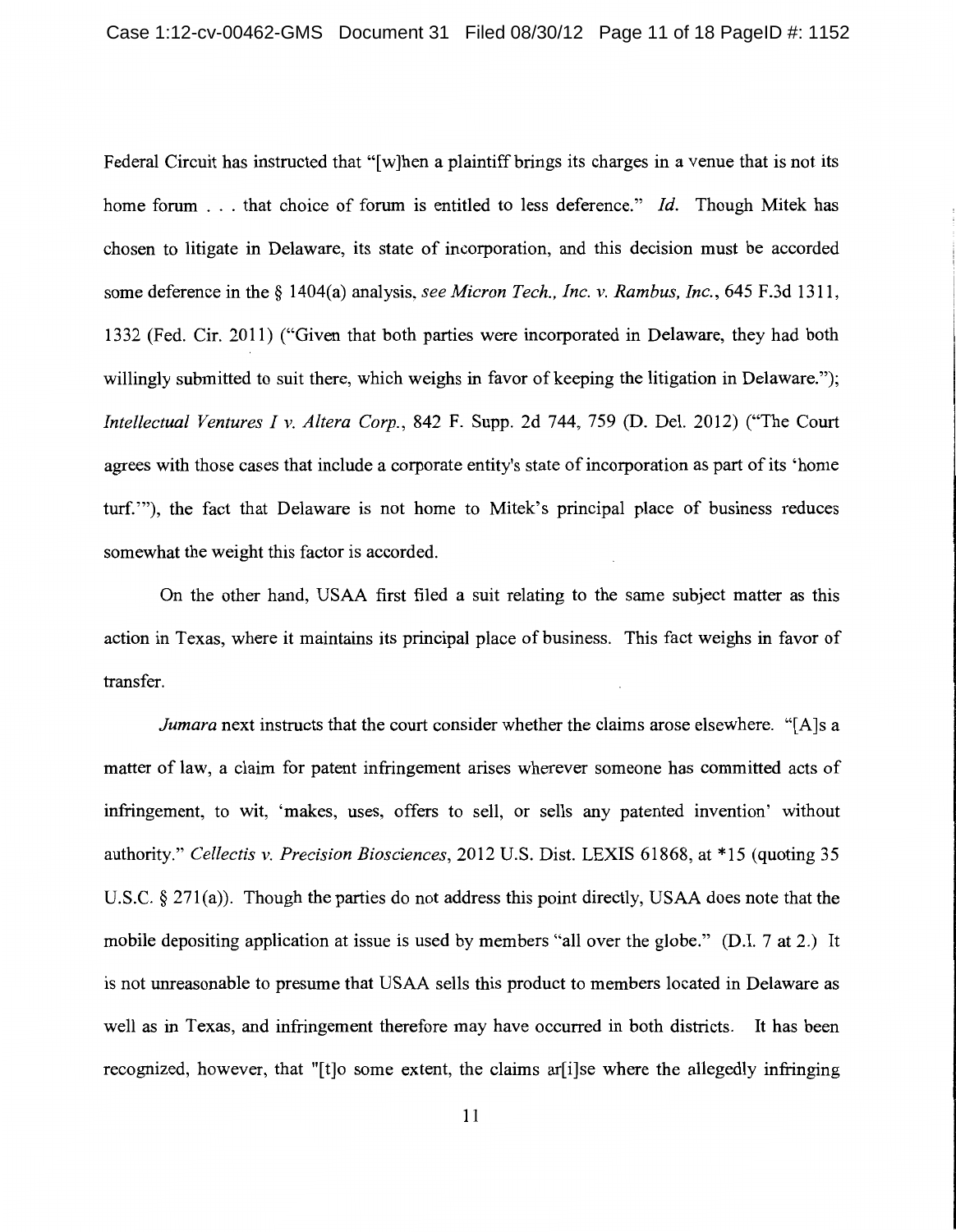products [a]re designed and manufactured." *Wacoh Co. v. Kionix Inc.,* 2012 U.S. Dist. LEXIS 2166, at \*10 (D. Del. Jan. 9, 2012). While the infringement possibly took place in both districts, the Western District of Texas has a further link to the claims, as the allegedly infringing application was designed, tested, and operated there. (D.I. 7 at 2, 8.) This factor weighs in favor of transfer.

The fourth private interest *Jumara* factor is the "convenience of the parties as indicated by their relative physical and financial condition." In considering this particular factor, courts have looked to several elements, including: "(1) the parties' physical location; (2) the associated logistical and operational costs to the parties' employees in traveling to Delaware (as opposed to the proposed transferee district) for litigation purposes; and (3) the relative ability of each party to bear these costs in light of its size and financial wherewithal." *Fuisz Pharma,* 2012 U.S. Dist. LEXIS 69835, at \*41. USAA argues that its location in San Antonio and Mitek's location in San Diego render the Western District of Texas a more convenient forum. (D.I. 7 at 10). Mitek does not directly dispute this point, and the court is inclined to agree with USAA that simply on the basis of relative distance Texas appears more convenient. This factor weighs in favor of transfer.

The court next considers "the convenience of the witnesses—but only to the extent that the witnesses may actually be unavailable for trial in one of the fora." *Jumara,* 55 F.3d at 879. There is nothing in the record to suggest that necessary witnesses will be unavailable in one forum or the other. This factor is neutral.

Finally, the court considers "the location of books and records (similarly limited to the extent that the files could not be produced in the alternative forum)." *Jumara,* 55 F.3d at 879. "In patent infringement cases, the bulk of the relevant evidence usually comes from the accused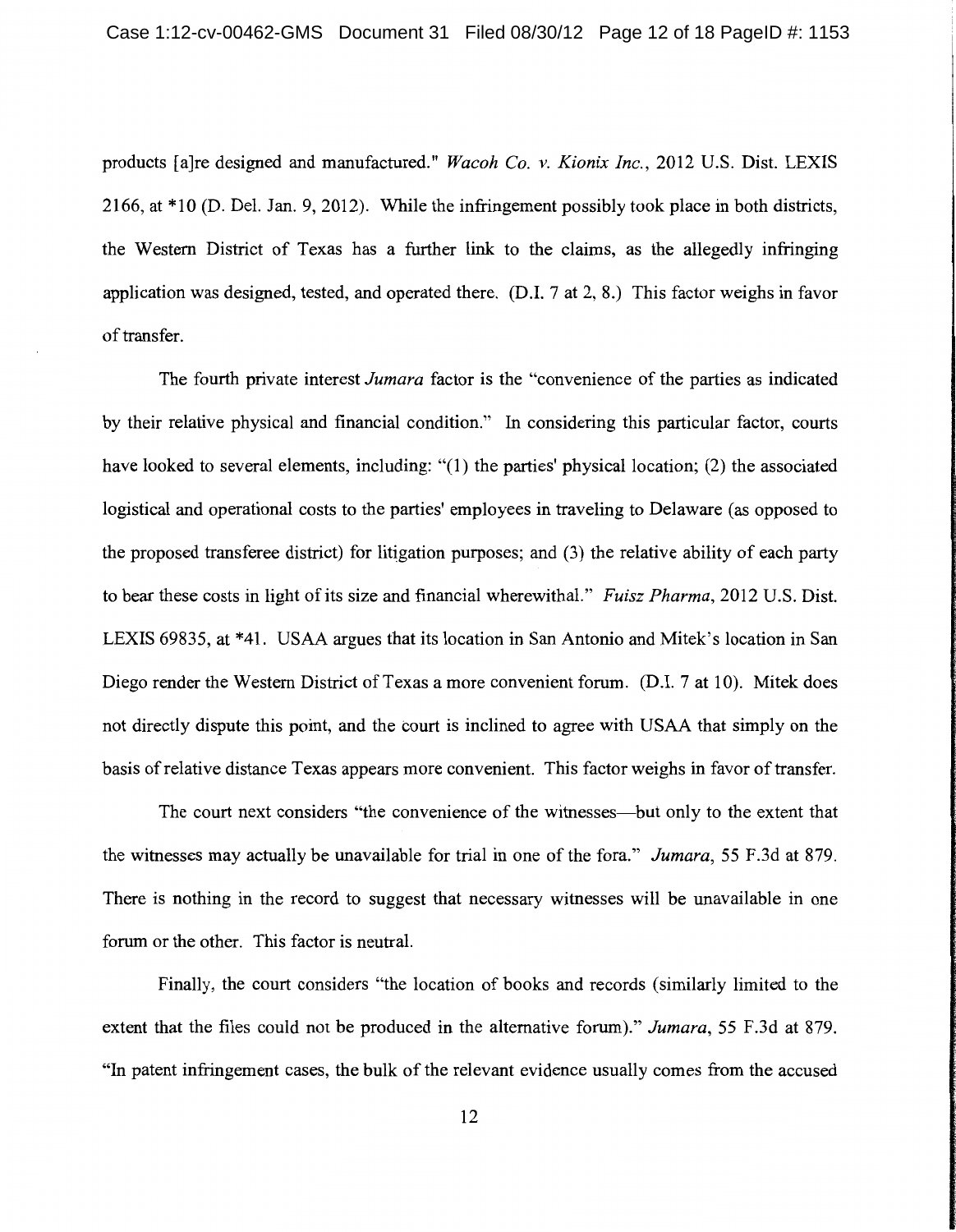infringer. Consequently, the place where the defendant's documents are kept weighs in favor of transfer to that location." *In re Genentech, Inc.,* 566 F.3d 1338, 1345 (Fed. Cir. 2009) (quoting *Neil Bros. v. World Wide Lines, Inc.,* 425 F. Supp. 2d 325, 330 (E.D.N.Y. 2006)). Thus, USAA argues that this factor weighs in favor of transfer, as "a substantial number of ... corporate documents reside within the Western District of Texas. (D.I. 7 at 10.) Mitek counters that this particular convenience factor is outdated given the ease with which documents can be stored and transmitted today. (D.I. 9 at 19.) Indeed, courts have recognized this truth and accordingly given this factor little weight. *See e.g., Fuisz Pharma,* 2012 U.S. Dist. LEXIS 69835, at \*49-50. The court, however, may not wholly ignore this factor, *see In re Link\_A\_Media Devices Corp.,*  662 F.3d at 1224, and therefore finds that it weighs slightly in favor of transfer.

### b. Public interest factors

The first public interest factor is the "enforceability of judgment." Neither party has placed this factor in dispute, and there appears to be no reason why the decision of either court would be denied full faith and credit. This factor is neutral.

*Jumara* next asks the court to weigh "practical considerations that could make the trial easy, expeditious, or inexpensive." *Jumara,* 55 F.3d at 879. Courts have traditionally regarded the existence of related lawsuits in one of the fora being examined as such a "practical consideration." *See, e.g., Intellectual Ventures I v. Altera Corp.,* 842 F. Supp. 2d 744, 759 (D. Del. 2012); *see also Ivoclar Vivadent AG,* 2012 U.S. Dist. LEXIS 86934, at \*40 (D. Del. June 22, 2012); *Fuisz Pharma,* 2012 U.S. Dist. LEXIS 69835, at \*52-53. As explained above, the case at bar and the Texas action share common subject matter. While they are not "mirrorimage" cases, they do overlap, particularly with regard to the infringement disputes. Allowing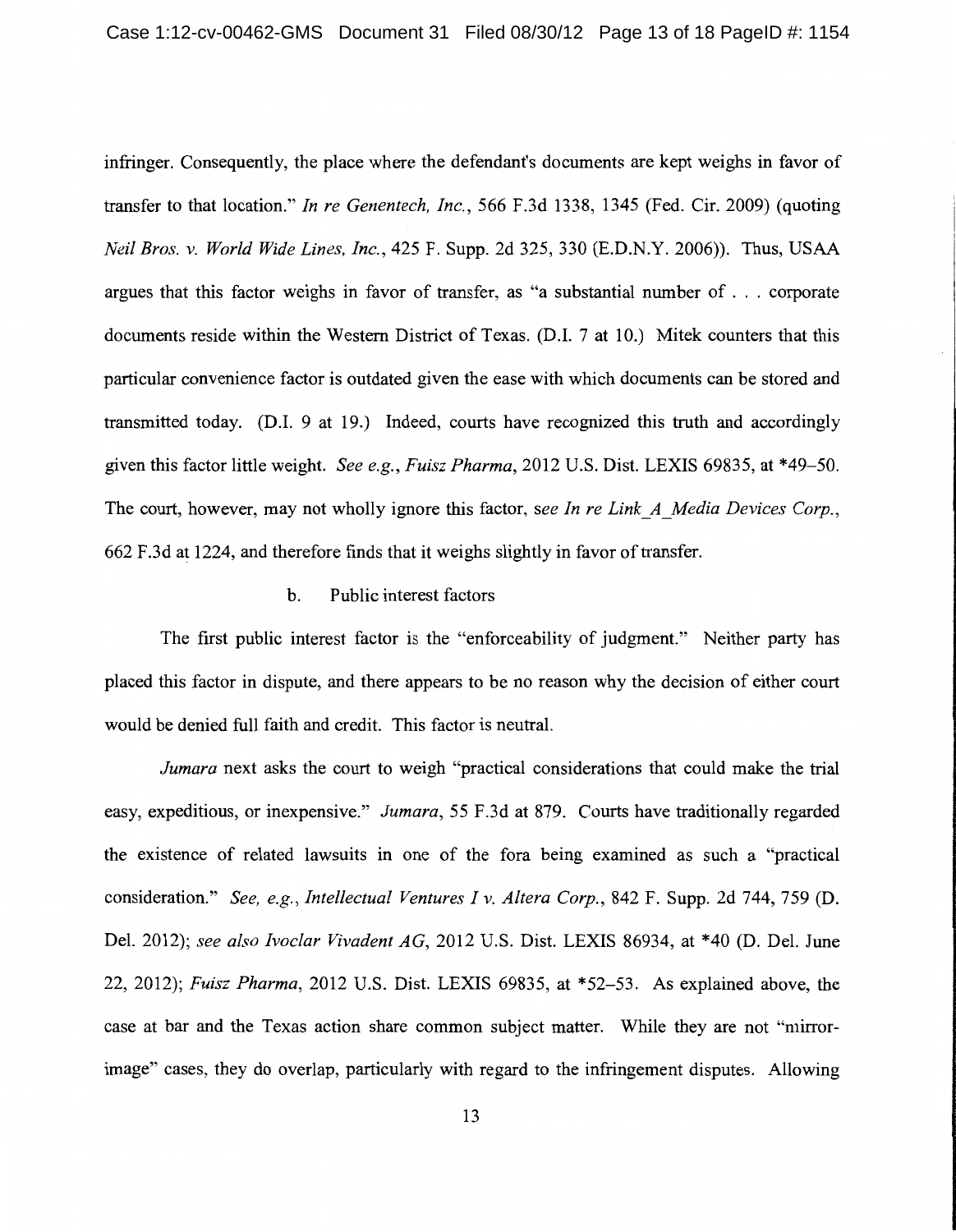this case to continue would invite the risk of inconsistent judgments and would undermine prudential concerns. This factor, however, is somewhat mitigated by the Texas court's recent decision to stay its proceedings, which reduces the inconsistency dangers posed by simultaneous, parallel litigation. This factor weighs slightly in favor of transfer.

The court will also consider the "relative administrative difficulty in the two fora resulting from court congestion." *Jumara,* 55 F.3d at 879. Neither side has argued that this factor is relevant here, and the court does not believe it weighs in either direction. Accordingly, this factor is neutral.

The court is also instructed to account for "the local interest in deciding local controversies at home." *Jumara,* 55 F.3d at 879. This factor is typically neutral in the context of patent litigation, as "patent issues do not give rise to a local controversy or implicate local interests." *TriStrata Tech., Inc. v. Emulgen Labs., Inc.,* 537 F. Supp. 2d 635, 643 (D. Del. 2008). However, the court recognizes that a particularly local interest may arise in the fora where the alleged infringement took place (as discussed above, possibly both Delaware and Texas) and where the alleged infringer engaged in those activities (Texas). *Fuisz Pharma,* 2012 U.S. Dist. LEXIS 69835, at \*55. Additionally, "Delaware clearly has a substantial interest in addressing lawsuits brought against Delaware corporations," such as Mitek. *Autodesk Can. Co. v. Assimilate, Inc.,* No. 08-587-SLR-LPS, 2009 U.S. Dist. LEXIS 89794, at \*25 (D. Del. Sept. 29, 2009). While USAA has not yet raised any claims against Mitek in this action, the court believes such an interest exists here given the claims presented by USAA in the Texas action and the likelihood that they would be duplicated in Delaware, were this case to move forward. Considering the "local interest" question as a whole, the court finds that this factor is neutral.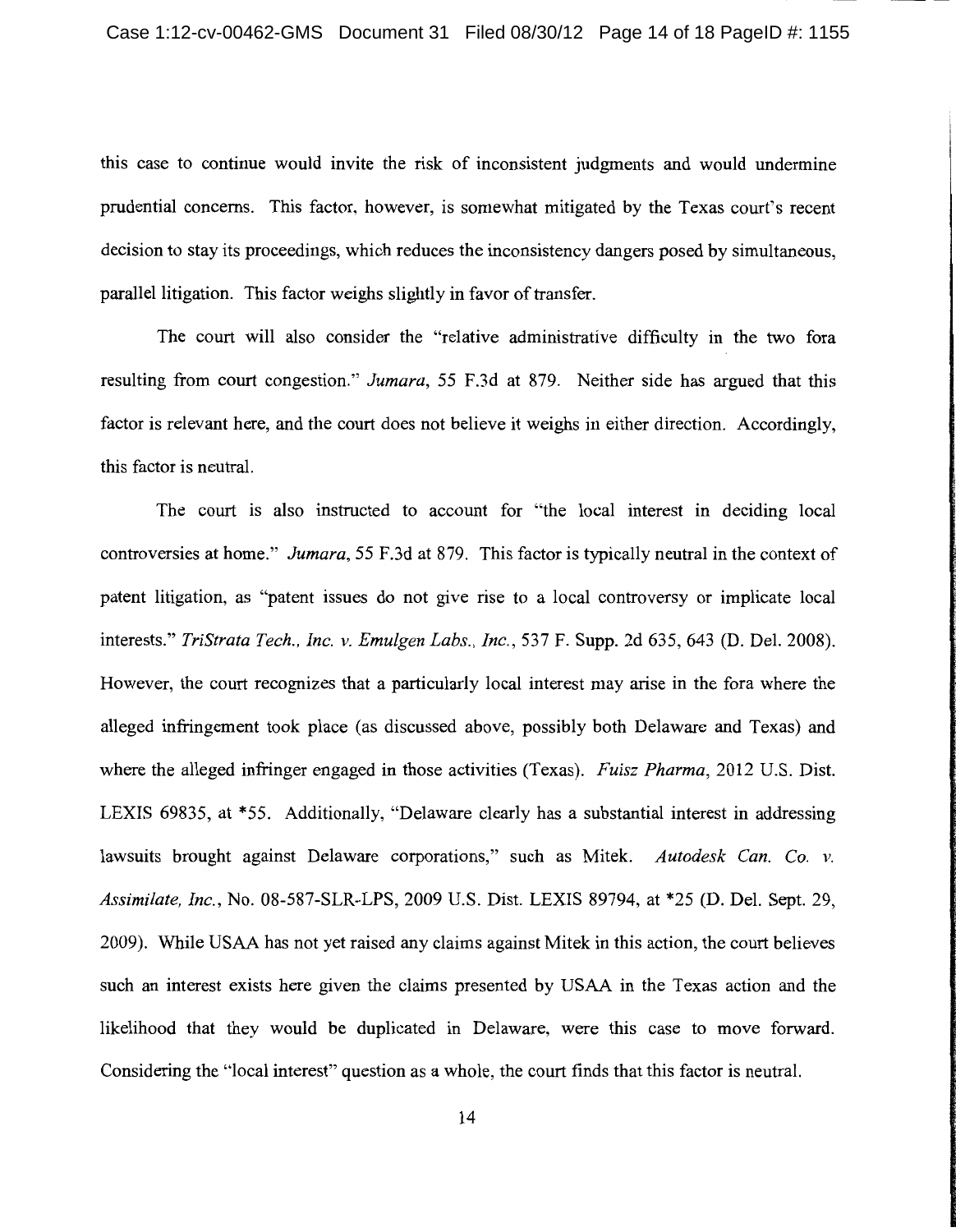*Jumara* instructs the court to look to the public policies of the fora. Neither party, however, has addressed this issue, and, since this is a patent case implicating federal law and policy, the court finds that this factor is largely irrelevant. *See Ivoclar Vivadent AG,* 2012 U.S. Dist. LEXIS 86934, at \*42. The public policy factor is neutral.

Finally, the court looks to the "familiarity of the trial judge with the applicable state law in diversity cases." *Jumara,* 55 F.3d at 879-80. The Federal Circuit has observed that "[p]atent claims are governed by federal law, and as such both [courts are] capable of applying patent law to infringement claims." *In re TS Tech USA Corp.,* 551 F.3d 1315, 1320 (Fed. Cir. 2008). Thus, if this were only an infringement action, this factor would be neutral. Mitek, however, has also raised a breach of contract claim, which will possibly be governed by Delaware law pursuant to the License Agreement's choice of law clause. Since only one of Mitek's six claims might be controlled by the law of the state in which this court sits, this factor weighs ever so slightly against transfer.

### 3. Transfer Analysis Conclusion

USAA has met its burden of demonstrating that the interests of convenience and fairness strongly favor transfer. *See Jumara,* 55 F.3d at 879-80. Despite the plaintiff's choice of forum, the private interest factors, taken together, weigh overwhelmingly in favor of transfer. The public interest factors emerge about even; most are neutral, while the "practical considerations" and "familiarity of the trial judge with the applicable state law" factors pull gently in opposite directions. The neutral stance of these public interest considerations is not enough to overcome the weight of the many private interest factors recommending transfer.

Mitek argues that the forum selection clause should nevertheless govern and that "USAA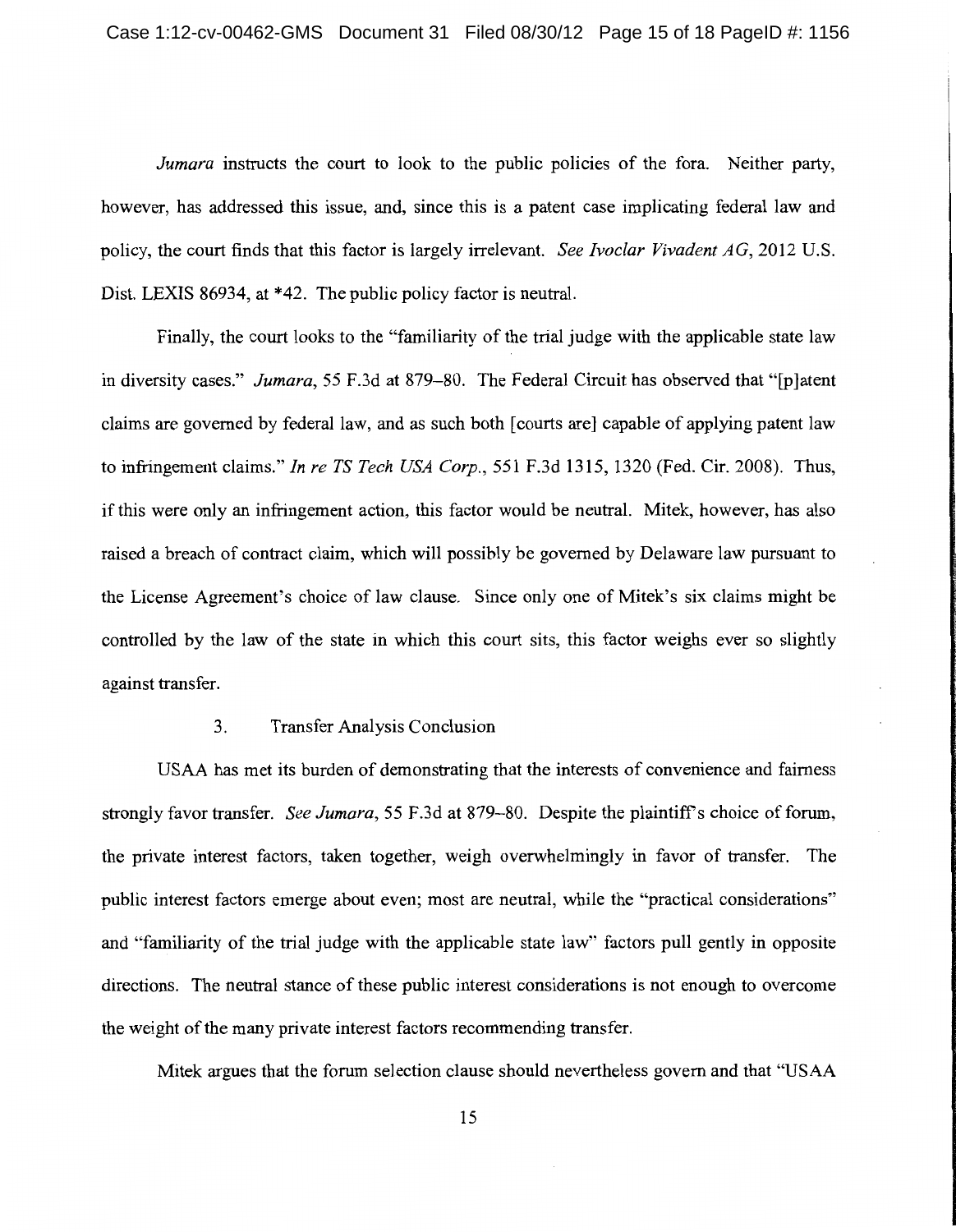should be held to its contractual promise to litigate in Delaware."<sup>7</sup> (D.I. 9 at 20.) While it is true that a forum selection clause is "entitled to substantial consideration" in the transfer analysis, *id.*  at 880, the presence of the Delaware forum selection clause does not alter the court's conclusion that transfer is appropriate under  $\S 1404(a)$ . As noted above, application of this clause would run counter to the public policy of promoting judicial efficiency and comity. *See Freedom Mortg. Corp.*, 2009 U.S. Dist. LEXIS 24208, at \*17-18. Therefore, while the clause appears valid, it will not be enforced and may be entitled to less weight than it would usually receive in a § 1404(a) analysis. Moreover, it is clear that, even absent these public policy concerns, the presence of a forum selection clause is but one factor to be considered alongside the other § 1404(a) factors. *See Stewart Org. v. Ricoh Corp.,* 487 U.S. 22, 29, 31 (1988); *Jumara,* 55 F.3d at 880. Under no circumstances should such an agreement "receive dispositive weight." *Jumara,*  55 F.3d at 880. The court concludes that the Delaware forum selection clause does not outweigh the other *Jumara* factors counseling transfer under§ 1404(a).

### 4. Decision Between Transfer and Dismissal

The court has determined that the first-filed rule applies to the case before it and that the Texas action is favored. Having completed the *Jumara* analysis above, the court has likewise determined that transfer pursuant to 28 U.S.C. 1404(a) is proper. It has been recognized, however, that dismissal of the later-filed suit is also an option in a first-filed scenario. *See e.g.*, *Vygon v. Rymed. Tech., Inc.,* No. 08-172-GMS, 2009 U.S. Dist. LEXIS 31288 (D. Del. Mar. 31, 2009); *Remy, Inc. v. CIF Licensing,* No. 06-785-GMS/MPT, 2008 U.S. Dist. LEXIS 44546 (D.

 $<sup>7</sup>$  The court continues to assume for the purpose of this section that the License</sup> Agreement's forum selection clause does control Mitek's claims. As discussed above, the parties' sharply disagree as to this point.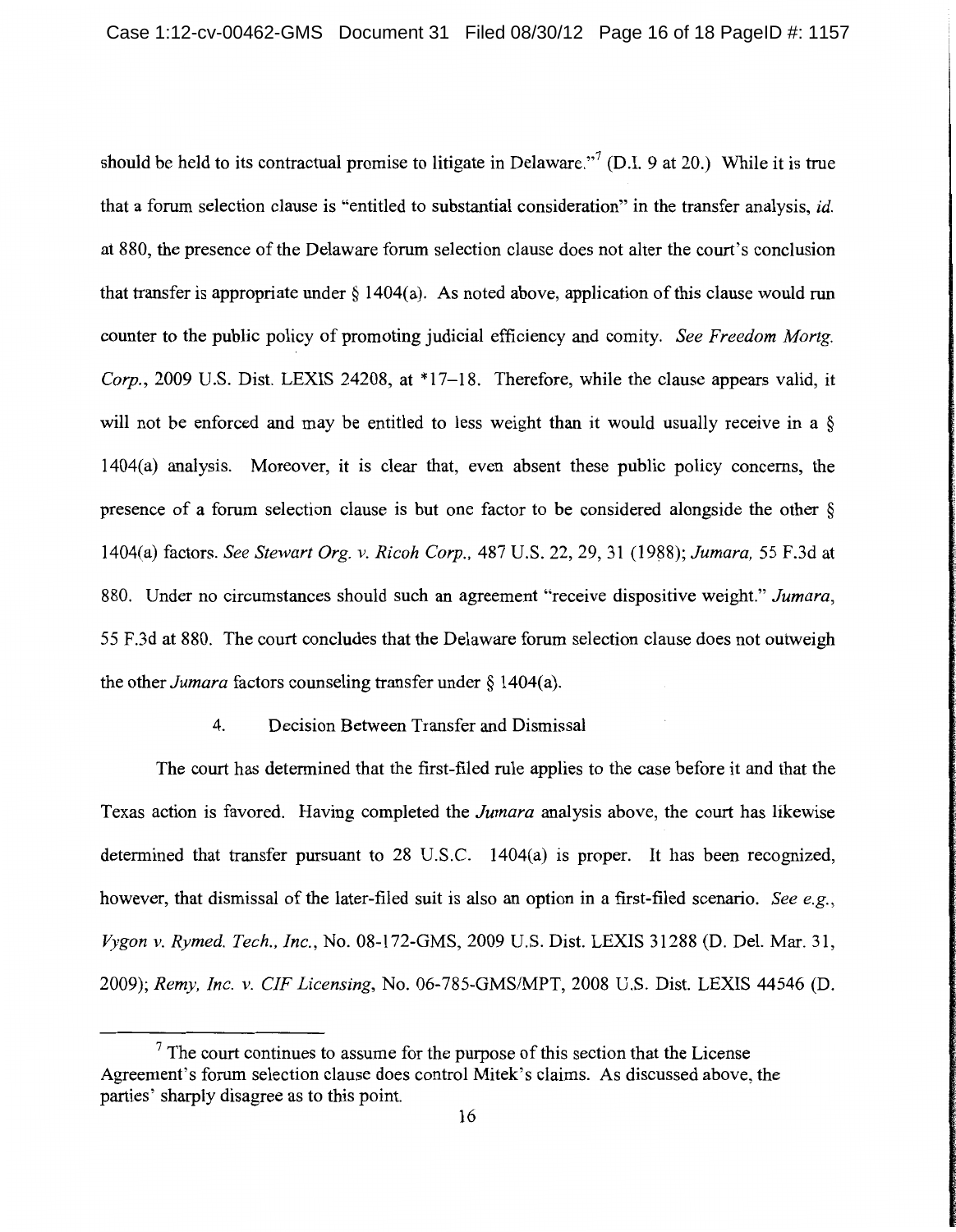Del. June 9, 2008). The question therefore remains whether this case should be transferred or dismissed.

While USAA sought transfer only in the alternative, the court finds that to be the more appropriate course given how strongly the *Jumara* factors weigh in its favor. Moreover, Mitek has joined a breach of contract claim to its five infringement claims, extending the scope of the present litigation as compared to the Texas declaratory judgment action. Transferring this case to the Western District of Texas will ensure that these broader charges are fully aired. *See Fuisz Pharma,* 2012 U.S. Dist. LEXIS 69835, at \*59.

### IV. **CONCLUSION**

For the forgoing reasons, the court finds that transfer pursuant to 28 U.S.C. § 1404(a) and the first-filed doctrine is appropriate. The court will order the transfer of this action to the Western District of Texas, where a first-filed action involving the same parties and subject matter is currently pending.

Dated: August 30, 2012